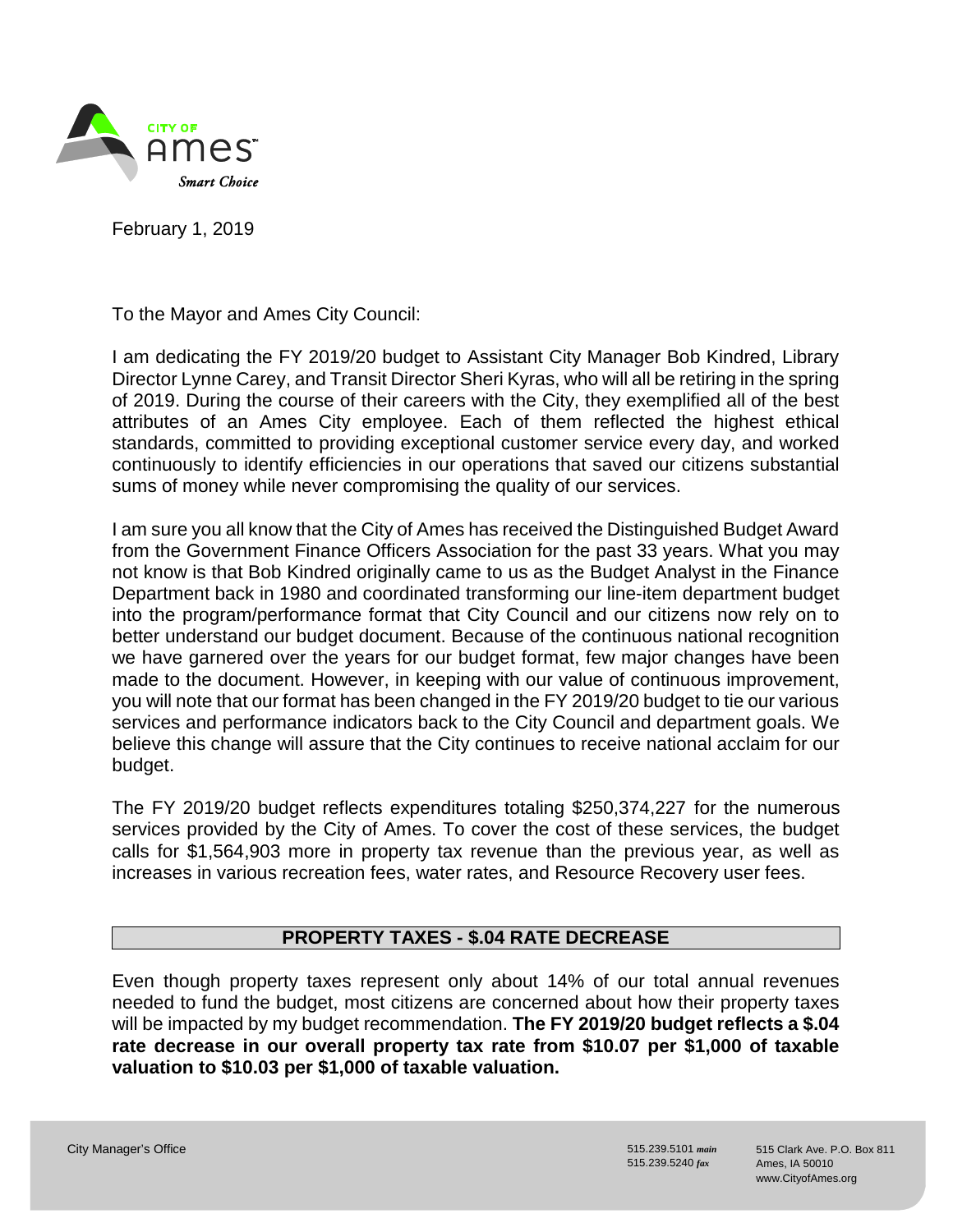In order to understand the impact of this budget on our citizens, we must take into account the recommended decrease in tax rate, the slight increase in the State mandated Rollback (which dictates how much of the assessed value of a property is subject to taxation), and any increases in valuations due to new growth and reassessments. When all three of these factors are considered, it is estimated that the residential customer class will pay an additional \$11.32 (+2.02%) for every \$100,000 of their taxable valuation, the commercial customer class will pay \$4.84 (-.53%) less than the prior year for every \$100,000 of their taxable valuation, and the industrial customer class will pay \$3.87 (-.43%) less than the prior year for every \$100,000 of their taxable valuation.

It is very prudent for the City to maintain a significant fund balance in our General Fund so that we can absorb any unanticipated shortfalls in revenues or increases in expenditures related to our City operations and Capital Improvement projects. Consequently, the FY 2019/20 budget preserves the City Council's goal of a 25% available balance for this purpose. In addition, \$884,919 has been set aside in the General Fund available balance so that we can react to any State or Federal mandates that might be declared after the budget is certified, or to respond to City Council priorities that were not included in my recommended budget.

The following are highlights of the FY 2019/20 budget.

# PUBLIC SAFETY

### LAW ENFORCEMENT

As you know, I have been recommending additional police officer positions over the past few years to allow us to respond to our increasing city population. Based on a request from administrators from the Ames Community School District, in FY 2019/20 it is our intent to add a second School Resource Officer (SRO) position so that we will have a more consistent police presence in both the High School and Middle School. The budget anticipates the City sharing the associated costs for both SROs equally with the Ames School District for nine months out of the year and covering 100% of these costs for the three months when school is not in session.

A significant amount of time will be devoted to working with Iowa State University, Story County, and a yet-to-be-selected provider to upgrade our emergency radio system to ensure reliability and interoperability among our emergency and non-emergency personnel throughout Story County.

A new software package will be purchased that will enhance existing departmental policy review, new policy development, documentation, and employee training that should help our officers navigate through the growing complexity of the legal environment in which they work.

An emphasis on diversity and inclusion continued in FY 2018/19, with training for all officers focusing on implicit bias/impartial policing. This commitment will be maintained in FY 2019/20 as procedural justice training will be introduced to the officers. We are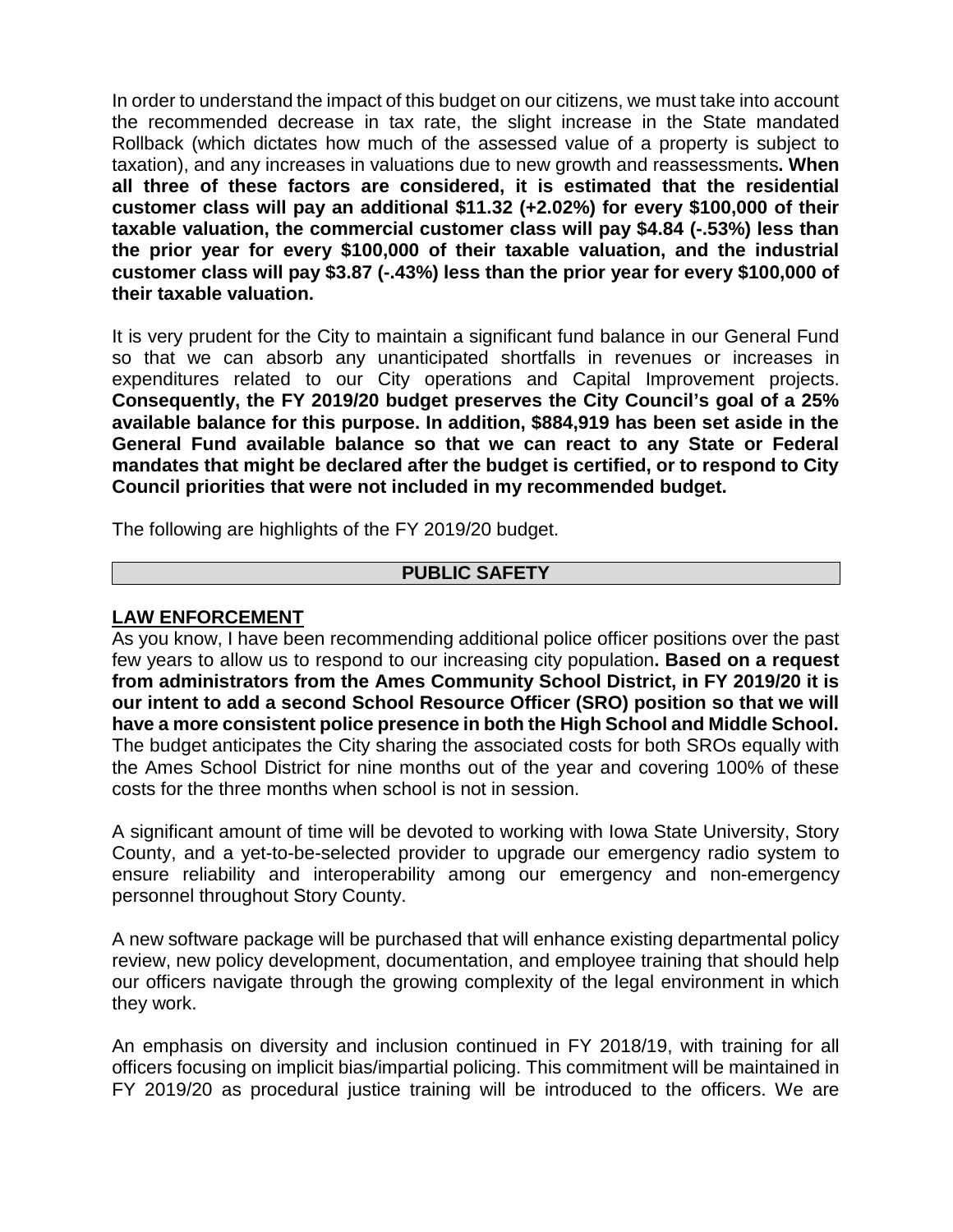expecting the results of our Stop Study in the spring of 2019 to determine whether or not the pattern of our traffic stops indicates a disproportionate number of minority contacts.

#### FIRE SAFETY

I also have added a new firefighter position in FY 2019/20 to increase our staffing capability in anticipation of a new fourth fire station once the Comprehensive Plan is completed and growth in certain directions warrants the new facility.

Emphasis is being placed on training, employee wellness, safety, and public outreach. Towards this end, all fire company officers will receive certification training which will allow them to perform fire inspections for commercial and industrial properties. An innovative approach will be used to assemble metal shipping containers into a modular fire training facility in the coming year. The in-house Peer Fitness Team, the City's Health Promotion Coordinator, and McFarland Clinic's Occupational Medicine doctor are working on improving the health and wellness for our employees. Our newest firefighters have received Hazardous Materials Technician certification training. To promote improved customer service, a new online permit approval process for fire suppression systems and alarms has been created.

# ANIMAL CONTROL

The staff at the Animal Shelter should be commended because our live release rates have exceeded all previous totals with dogs and puppies at 100%, kittens at 98.94%, cats at 96.21%, rabbits at 95.24%, and all other species, including wildlife, at 81%.

An architectural review of the aging shelter is being performed to determine the long term viability of this facility. In the interim, minor improvements to the medical care room, ceiling, doors, and insulation are underway. In addition, new dog kennels will be purchased.

In recent years, new medical procedures, including vaccinations and spaying/neutering, have been implemented for all animals that are adopted from the Shelter. New adoption fees designed to offset these costs are included in the FY 2019/20 budget. Adoption fees for cats/kittens will go from \$40 to \$60, and for dogs/puppies from \$50 to \$80.

#### BUILDING SAFETY

### Based on projected revenues from new construction activity, no increases in building or rental housing permit fees are needed in the FY 2019/20 budget.

Again this year, the following efforts are being made to improve service to our customers. The new citizen self-service component of our building permit software is scheduled to go into effect in early 2019. This new service will eliminate the need for the Finance Department to mail permit invoices and track payments. We are converting our paper files into an electronic format to allow for more timely retrieval. Finally, Inspection staff is devoting more time to attending community events and hosting informational meetings to help the public understand how our inspectors can serve as a helpful resource for their projects rather than an enforcement arm of the City.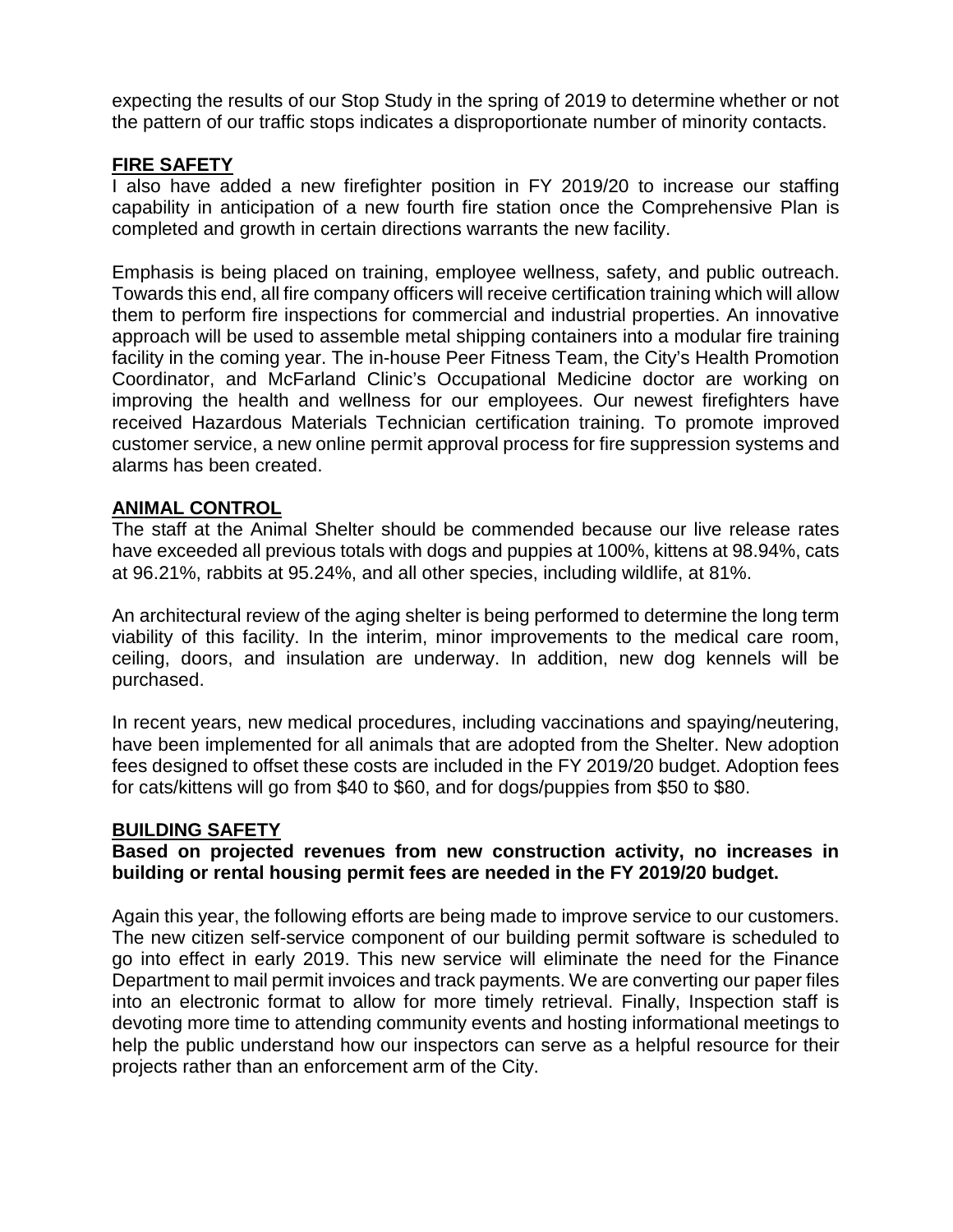#### ELECTRIC UTILITY – NO RATE INCREASE

Our financial analysis indicates that our current electric rates are sufficient to cover our operational and capital improvement expenditures for the next five years. As the number of customers continues to increase, so does our need to buy or produce more energy to serve these customers. Therefore, you will note that the amount budgeted for purchased power is up approximately \$2,000,000 in FY 2019/20. It should be noted that these increased expenditures are offset by a corresponding increase in revenues from the sale of electricity to these additional customers.

The overall increase in electric consumption by our customers would have been even greater without the existence of our Demand Side Management program where we continue to budget \$1,200,000 annually for financial rebates that incentivize our customers to reduce their use of electricity. For the first time since its inception, this rebate program is being recognized as an expense in the operating budget rather than a capital improvement. We have estimated that this program has resulted in a yearly reduction of 2.5 MW in our peak demand.

One way to satisfy the City Council goal to increase sustainability is to expand our use of renewable energy sources. Our current energy portfolio includes 18% from wind and 2% from burning Refuse-Derived Fuel. We hope to approach the Council in early 2019 with a recommendation to create our first community solar farm in an effort to increase our renewable energy portfolio.

Another strategy to deal with a tight labor market is to "grow" our own employees. Towards this end, a new Apprentice Lineworker FTE has been added to the FY 2019/20 Distribution budget. Our intent is to hire individuals with less experience initially and guide them through an extensive training program to develop their knowledge and skills.

# WATER UTILITY – 7% RATE INCREASE

Again this year, the City of Ames was recognized by the Iowa Section of the American Water Works Association as having the best tasting water in the state.

With the completion of the new Water Plant, additional regulatory testing is required by the Iowa Department of Natural Resources. This additional workload is being performed by our existing staff with no additional impact on the budget.

In support of the City Council's commitment to sustainability, the Water Plant is recycling approximately 28,000 tons of lime sludge per year.

At the end of FY 2018/19, approximately one-half of the conversion to Automated Meter Readers will be complete.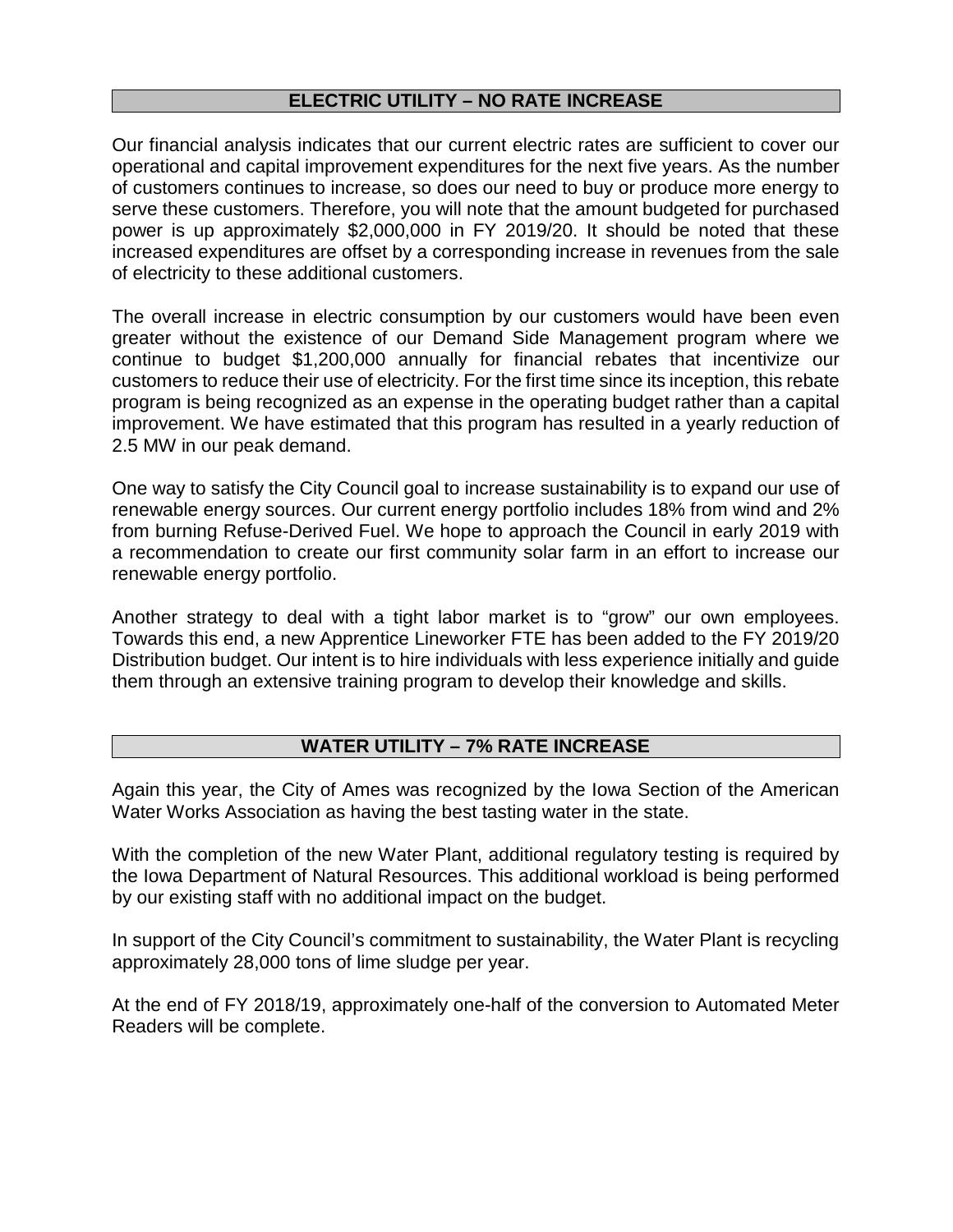A new position is being added in the Utility Maintenance activity to assist with the increasing number of water main breaks and sanitary sewer repairs. The cost of this position will be shared 79% from the Water fund and 21% from the Sanitary Sewer fund. After taking into account the CIP projects and estimated operational expenditures for the next five years, our financial analysis currently indicates that a 7% water rate increase will be needed in FY 2019/20, with additional increases in FY 2021/22 and in FY 2023/24.

### SANITARY SEWER UTILITY - NO RATE INCREASE

The Ames Water Pollution Control plant has the distinction of receiving a Platinum Peak Performance Award for 29 consecutive years of operating the plant without a permit violation.

Our Iowa Department of Natural Resources (IDNR) National Pollutant Discharge Elimination System (NPDES) permit expired in August 2015. Subsequent to that date a draft permit was issued, but was pulled after the City questioned some of the provisions. In the meantime, we continue to operate under our previous permit to allow us time to reach an agreement with IDNR.

After extensive discussions among our consulting firm, the staff, and City Council, we have identified a three phase plan to meet nutrient reduction requirements over the next twenty years.

A five-year financial analysis of this utility currently indicates the need for the next water rate increase in FY 2020/21, with another increase in FY 2022/23.

# STORM WATER UTILITY - NO RATE INCREASE

In an effort to recoup some of the costs related to our Storm Water Utility operations and capital improvements, the City has established a four tier monthly fee schedule based on the amount of impervious land on a property. Our five-year financial projection for this fund currently does not require us to increase the fee for any of the four tiers.

Additional funding has been added to the Storm Water System Maintenance activity both in FY 2018/19 and FY 2019/20 for contracted repairs to help keep our system functioning properly. In addition, we have switched work priorities for our own crews from televising the system to cleaning system blockages.

The staff has submitted an application for a grant from the Federal Emergency Management Administration for our most significant flood mitigation/river flooding project. This bank restoration project is intended to lower flood water levels in the South Duff area up to two feet.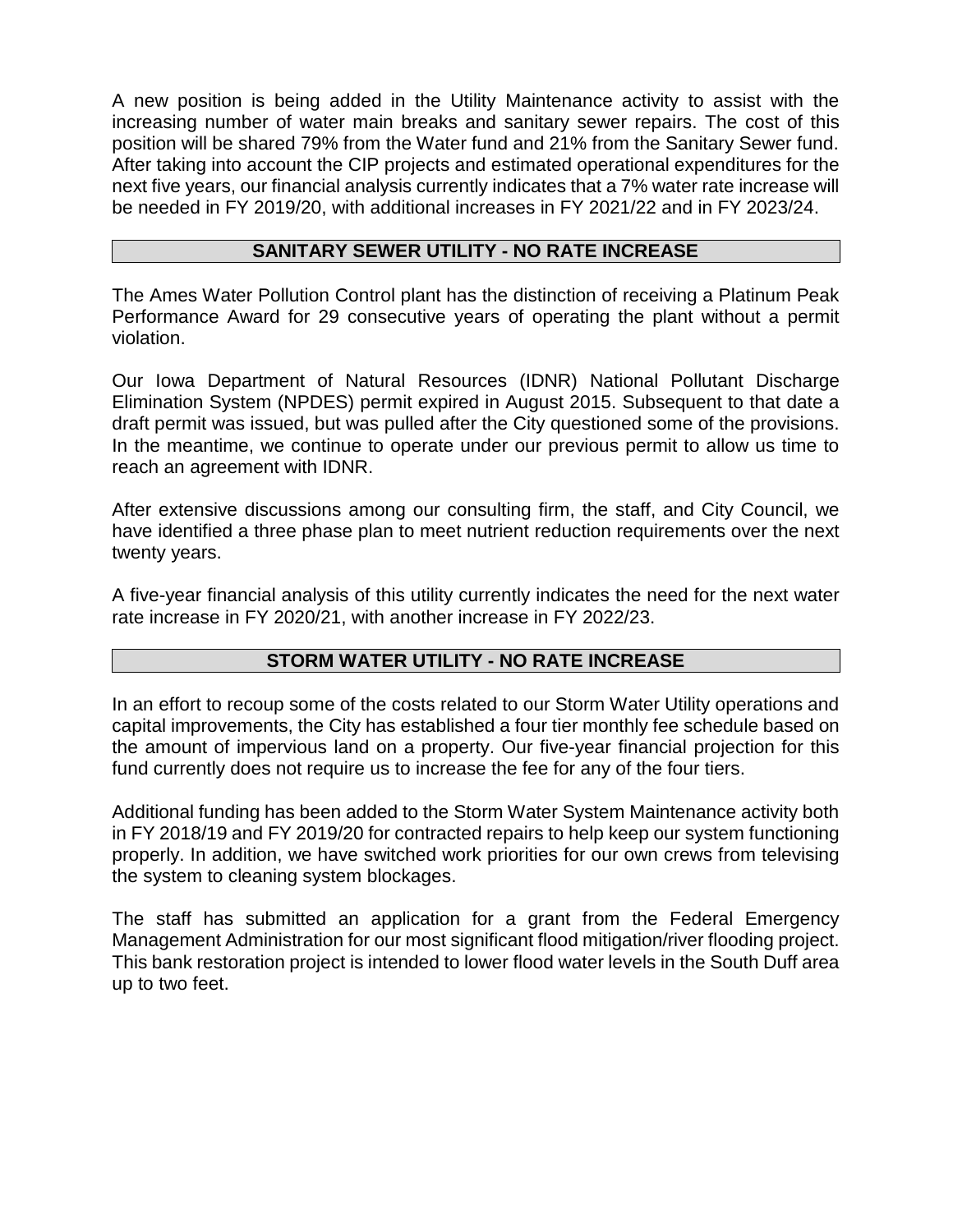# RESOURCE RECOVERY UTILITY

# NO INCREASE IN PER CAPITA SUBSIDY \$3.75 INCREASE IN TIPPING FEE

The high number of boiler outages at the Power Plant due to the caustic effect of burning our Refuse-Derived Fuel (RDF) with natural gas has resulted in a growing number of instances when our garbage must be diverted to the Boone landfill. These outages result in increased costs to transport unprocessed solid waste and to dispose of the material in the landfill. In addition, the Resource Recovery operation loses out on an opportunity to generate revenue from the Electric Utility for the sale of our RDF as an alternative fuel source. The substantial investment in replacing the boiler tubes in Unit #7 and Unit #8 in FY 2018/19 and FY 2019/20 with new coated tubes should correct this situation.

The boiler tube problems, coupled with a downturn in revenue received from the sale of the metals recycled from our process, pose a financial challenge for this utility. In order to meet this challenge, we are assuming two initiatives are implemented. First, the tipping fee charged to haulers bringing material to the Resource Recovery Plant will be increased from \$55.00 per ton to \$58.75 per ton. Secondly, a new formula prescribing how the Electric Utility will be charged for the purchase of RDF has been introduced that incentivizes both the Electric Utility and the Resource Recovery Utility to maintain the operation of their plants, resulting in more reliability in expenditures and revenues for this fuel source.

The per capita subsidy charged to the City of Ames (\$522,533) and the other Story County cities (\$305,025) that are partners in this operation will remain at \$10.50 for FY 2019/20. However, in order to keep this operation solvent over the subsequent four years, further increases in the tipping fee and per capita subsidy should be anticipated.

Much has changed since the City pioneered the operations of our waste-to-energy concept in the mid-1970s. Technology has changed, environmental standards have changed, energy and recycling markets have changed, and our customers' consumption patterns have changed. As a result of these changes, the staff believes it is an appropriate time to take a look at our current operation and determine if there are improvements that can be made to help us reach our goals of reducing our solid waste volumes and producing electricity from alternative energy sources. Consequently, you should note funds have been placed in the FY 2019/20 budget to conduct a feasibility study regarding an alternative "mass burn" process. The cost of this study will be shared equally by the Electric and Resource Recovery utilities.

#### TRANSPORTATION

# STREET SYSTEM

An extra outreach effort was made in FY 2018/19 to inform our citizens of a number of upcoming projects: Welch Avenue Improvements, Complete Streets Plan, South Duff widening, Munn Woods sanitary sewer line installation, and the Ames On The Go smartphone app introduction.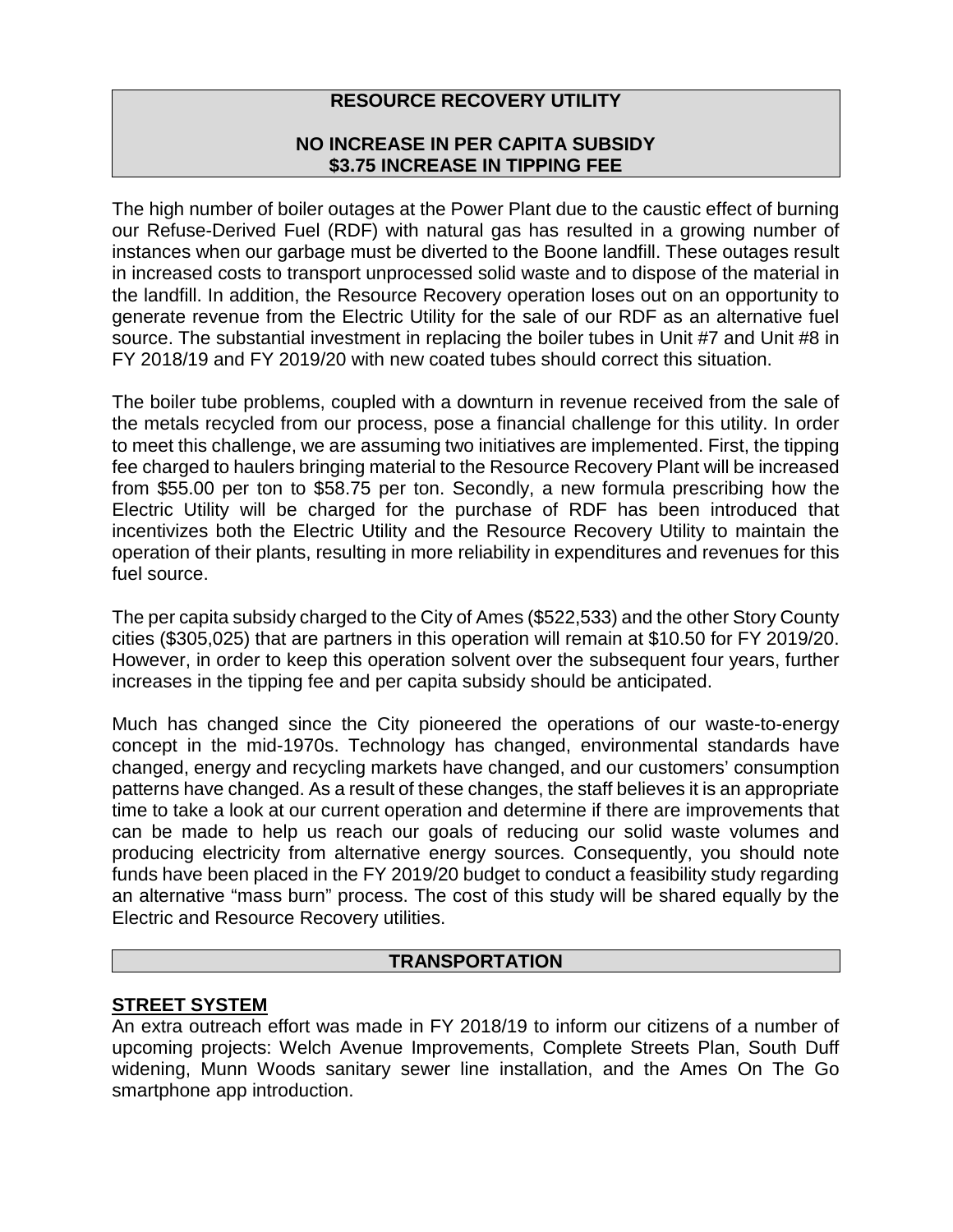You will note that traffic studies previously included in the CIP are now reflected in the operating budget to more appropriately coincide with accepted accounting principles. Since we completed the Complete Streets Plan and the Council approved the associated policies, Traffic Engineering staff will now direct its focus on developing a Traffic Network Communication Master Plan and begin updating the Long Range Transportation Plan in FY 2019/20.

Our new customized citizen reporting mobile application was introduced in FY 2018/19. This app allows our citizens to more conveniently report problems associated with our street system and other City infrastructure to the appropriate City staff member, assuring faster response to citizen concerns.

We are continuously seeking ways to improve our service in this program. Some recent examples include: the use of mastic materials on streets and bike paths to maintain their surfaces in a safe and useable condition, the purchase of two automated high-water signs to detect standing water on a roadway and initiate a flashing warning sign to alert motorists, the installation of an automated vehicle location system and GIS tracking system for better workload management, the introduction of an on-line public GIS portal to provide our citizens with convenient access to information, the implementation of the new Intelligent Transportation System to more quickly adapt to the demands of the motorists traveling throughout the city, and the introduction of the ADA Signal Enhancement project to retrofit our traffic signals and radar systems to improve our service to our citizens with disabilities.

# **TRANSIT**

We had not undertaken a comprehensive review of the CyRide route structure since its inception. Given the increasing ridership on the system and the growing financial pressures on the funding partners that called into question the long-term viability of the system, the Transit Board of Directors hired a consulting firm to develop recommendations that would result in efficiencies to the system. Once these recommendations were approved by the Board and implemented, they became known as CyRide 2.0.

As could be predicted, not all of the changes were warmly accepted by our customers. Feedback was solicited from our users after the new system was in place to determine their reactions. Based on this feedback, the Transit Board has included in the FY 2019/20 budget either restoring or improving service to the following routes currently offered under CyRide 2.0; Peach, Gold, Cherry, Brown, and Lilac. The total cost for these new services is approximately \$200,000.

You will also notice that a new position, Chief Safety Officer, has been introduced into the budget. This position is mandated by the Federal Transit Agency to assure that the Transit operation has a professional permanently assigned solely to this safety function. In order to cover normal salary, benefits, contractual, and commodities along with the introduction of the new service improvements, the City (through its Transit Levy), the ISU students (through their student fees), and ISU Administration (through their general funds)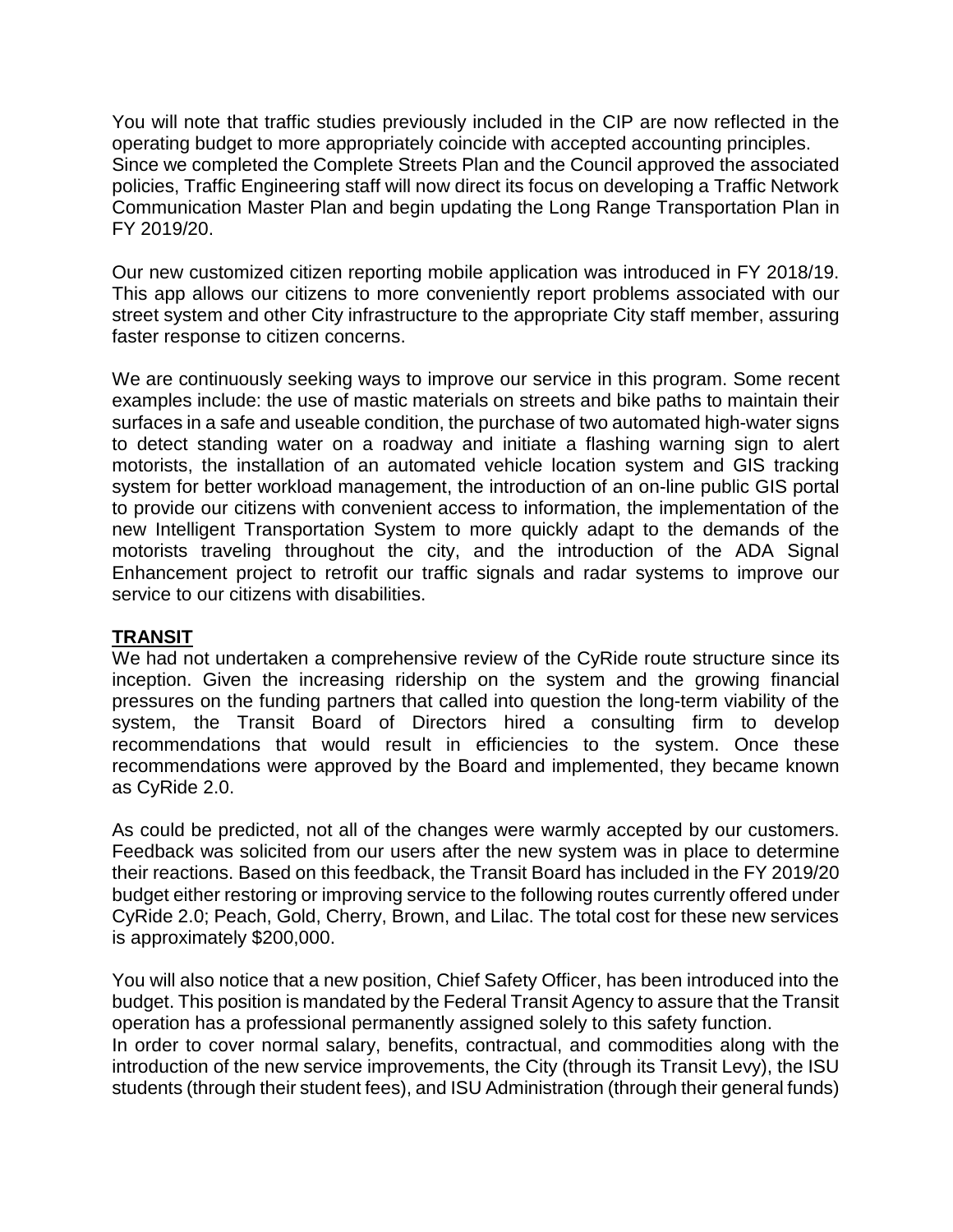will need to contribute a 4.6% increase in their support for public transportation. For the citizens of Ames, the total contribution to CyRide in FY 2019/20 will be \$1,994,811.

# AIRPORT

The financial status of the Airport continues to gradually improve. This improvement can be attributed to our new Fixed Based Operator (FBO), Central Iowa Air Service, whose excellent customer service is attracting more itinerant flights into our airport resulting in a 38% increase in fuel sales. The new FBO has also assumed mowing and snow removal responsibilities at the Airport at no cost to the City other than us providing the equipment and fuel to perform these duties. Previously, the City had to contract with a private firm to accomplish this work. At the end of a fiscal year, any revenue generated in excess of the expenditures for this operation will be transferred to the Airport Construction Fund to help finance future capital improvement projects.

We are in the process of updating our Airport Master Plan which is projected to be completed in the fall of 2019. This document will identify future goals for the Airport and major capital improvement projects such as runway extensions and hangar expansions.

### PARKING

Historically, the City Council's goal for the Parking Fund is to cover all expenditures in a fiscal year with user revenues, which includes monies from parking meters, fines, and reserved parking space fees, as well as to maintain a 10% available balance. Given the deterioration of the City's parking lots, the City Council established another goal to generate additional funds to finance the reconstruction of our lots.

In response to these goals, a tiered meter parking fee schedule was established for the Downtown and Campustown business districts beginning on July 1, 2018. After much public feedback and discussions among the City Council members, the parking meter fees in all Downtown meters were reduced to \$.50/hour effective April 1, 2019. Even with this recent action, it is estimated that by the end of FY 2019/20, \$335,983 will be transferred to the new Parking Capital Reserve account to help fund future parking lot reconstruction.

The business leaders in Downtown have argued that the reduction in meter fees will actually generate more money for the Parking Fund than if the \$1.00/hour fee was maintained. Over the coming months we will monitor how revenues actually come in under the \$.50 meter rate and then make a recommendation if an additional fee increase is warranted in FY 2020/21.

The City Council has authorized \$70,000 in FY 2018/19 to hire a consultant to perform a parking study of the Downtown area to review existing space utilization, project future parking demand, and make recommendations for optimizing the future viability of the parking system.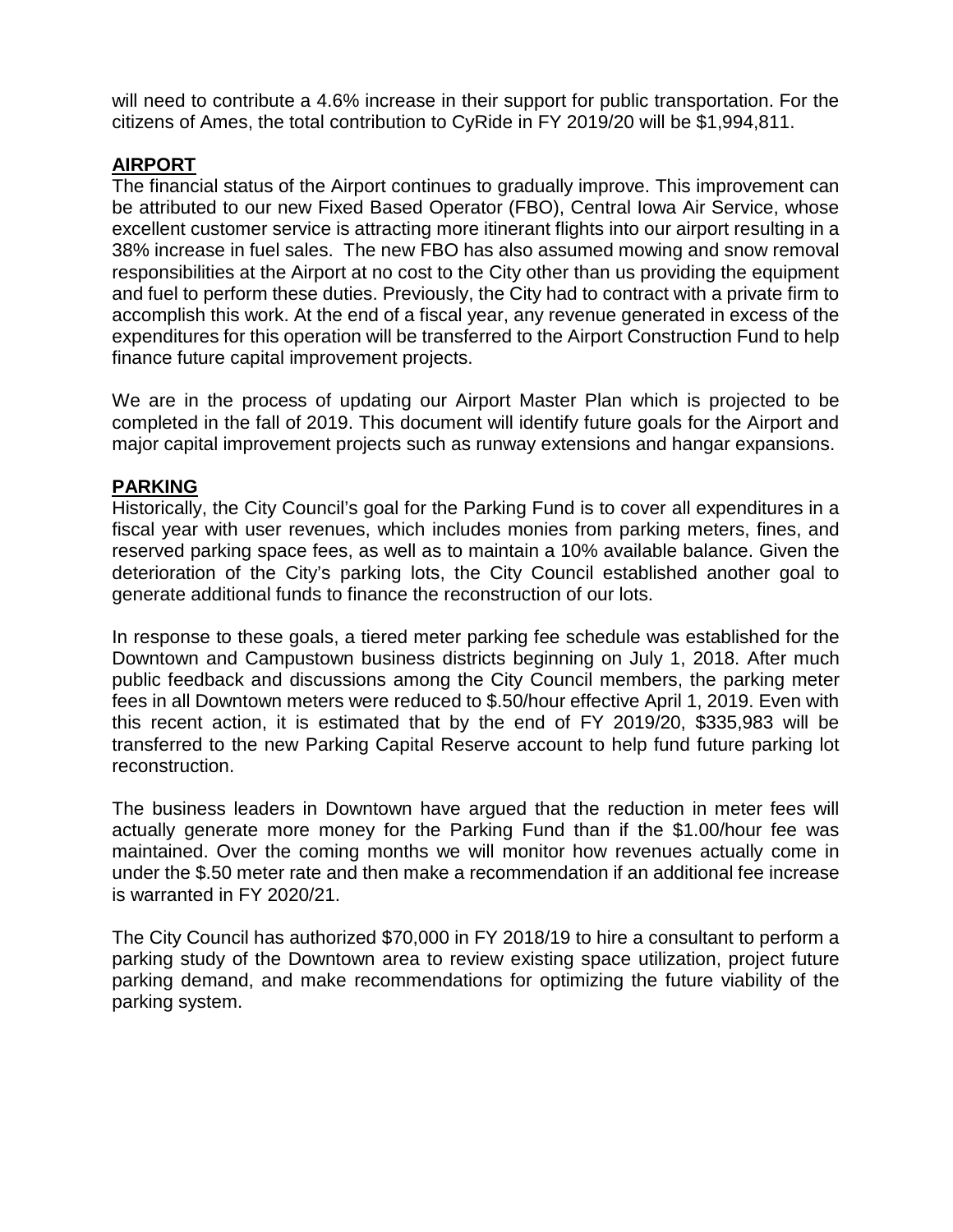#### COMMUNITY ENRICHMENT

# PARKS & RECREATION

As you know, the city of Ames has one of the lowest unemployment rates in the country. This distinction comes with negative consequences. A very tight labor market makes it difficult to attract and retain qualified employees. Nowhere is this challenge more prevalent than in our recruitment effort for temporary/seasonal employees who staff our recreation programs. In an effort to confront this challenge, the FY 2018/19 and FY 2019/20 budgets support an initiative to assure these salaries are more competitive with our local labor market by establishing a three step pay plan with annual increases for each step. This major initiative alone accounts for a 15% increase in temporary/seasonal salaries in our recreation programs, or an increase of approximately \$126,000 over the FY 2018/19 Adopted Budget.

A review of the attendance numbers for certain classes in our Athletic, Wellness, and Instructional programs reveals that we are experiencing a decline in participation. Consequently, I have challenged our recreation staff to introduce new classes that will attract the interest of our citizens and thereby stimulate an increase in participation.

Parks and Recreation staff have been spending a significant amount of time working with numerous partner groups to develop the plans for the Healthy Life Center, Miracle Field, and All Inclusive Playground. Hopefully, final decisions on whether or not to proceed with these important projects will be made by the spring of 2019.

The two enterprise funds, Ames/ISU Ice Arena and Homewood Golf Course, remain in very strong financial positions. With the requested 3% increase in ice rental fees, it is expected that the Ice Arena fund will end the FY 2019/20 with an available balance of \$149,751 above the goal of a 15% operating reserve. Similarly, should the various recommended fee increases be adopted, it is anticipated that the Homewood Golf Course Fund will end next fiscal year with an available balance in excess of our goal of 25% by \$142,039.

#### LIBRARY

The tight labor market has also impacted the Library. Consequently, the budget for this service includes a \$1.00 per hour increase for hourly employees which results in an additional \$23,000 for temporary salaries.

In addition, an increase of .25 FTE for a Technical Services Assistant position is introduced in the Youth Services activity for FY 2018/19 to assure more staff time is directed to getting out from behind the desk and circulating in the area to offer more customer assistance and better monitoring of the area.

The Library is well known for its efforts to continue to improve programs. In keeping with this commitment, the pilot year of the streaming service Hoopla will be permanently added to the programming, the website was redesigned, and a new streaming movie service, Kanopy, was introduced allowing access to 30,000 titles.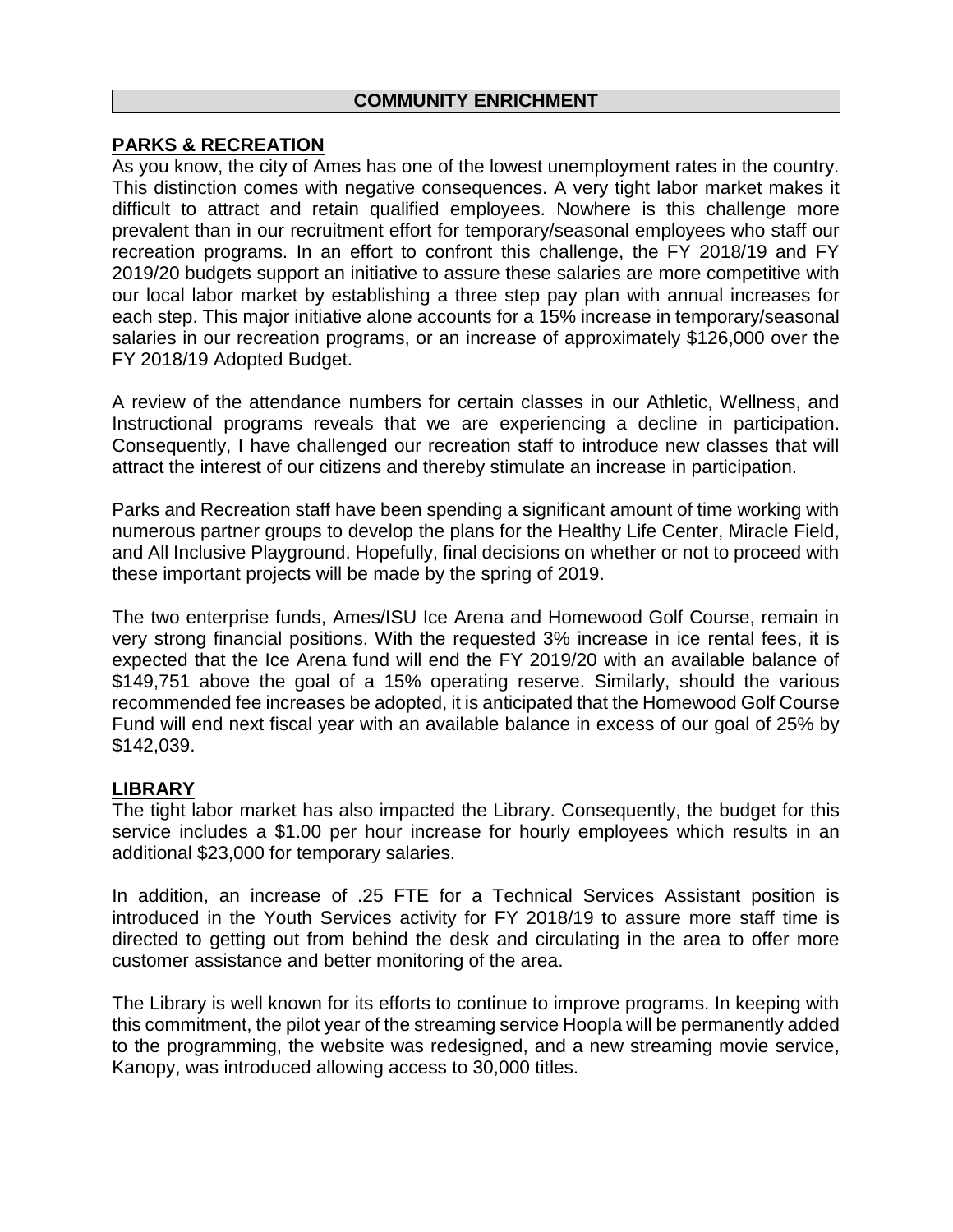### **CEMETERY**

Our ultimate goal is to generate sufficient revenue to cover the expenses for this service each year. While we will not accomplish this goal in FY 2019/20, we are projecting the General Fund subsidy to be decreased to \$37,593. While no fee increases are being recommended for FY 2019/20 for this service, during the next year staff will be performing a comparative fee analysis to determine if future increases can be justified.

In response to previously obtained citizen input, we installed eleven water spigots to better serve families who are supplying plants to their family members' gravesites, and upgraded our stonework photos and memorial information to improve our capability to respond to customer inquiries.

### HOUSING SERVICES

In FY 2018/19, we are planning to expend \$1,170,765 from our Community Development Block Grant funding for the development of our new mixed-income housing subdivision at 321 State Street, home acquisition/rehabilitation, rental deposit assistance, and transportation assistance. With the addition of federal HOME funds, \$450,897 will be used to assist with the construction of single family houses for lower income households at our 321 State site.

In 2019, we will be submitting our first Consolidated and Annual Action Plans for both the CDBG and HOME funding. These Action Plans will incorporate the program goals and priority projects that are ultimately approved in the Five Year Consolidated Plan.

### HUMAN SERVICE AGENCY AND ARTS SERVICES

We are very fortunate to have access to local option sale tax revenues which are paid on qualifying purchases delivered within the city limits of Ames. In FY 2019/20, the commitment will continue for those human service agencies that provide the City Council's service priorities by allocating \$1,466,202 towards these services. Our local arts agencies also will benefit from local option sales tax proceeds by earmarking \$168,898 for these organizations, as well as \$46,000 for the City's Public Art program.

My sincere thanks goes out to our Department Heads and those members of their staff who helped develop this administrative/financial plan for the city. It remains clear to me from their actions that they remain committed to providing exceptional customer service at the best price!

Assembling the mountain of data that is reflected in this budget is a significant task. Credit for this effort must be given to Duane Pitcher, Finance Director, Emily Johnson, Finance Department Secretary, Tasheik Kerr, Management Analyst, Brian Phillips, Assistant City Manager, and Bob Kindred, Assistant City Manager. Nancy Masteller, our Budget Officer, deserves special recognition for the many extra hours she spent during evenings and